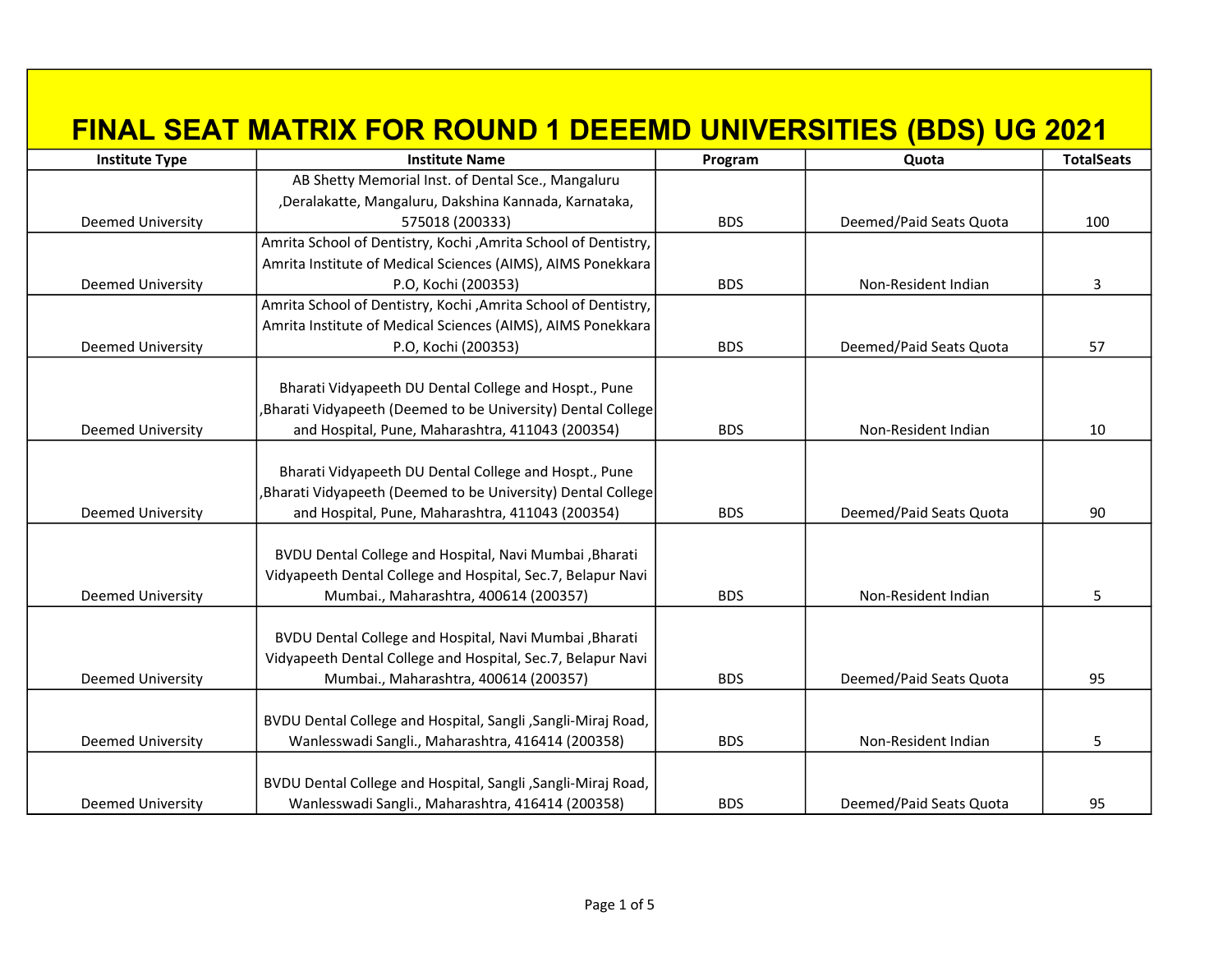| <b>Institute Type</b>    | <b>Institute Name</b>                                          | Program    | Quota                   | <b>TotalSeats</b> |
|--------------------------|----------------------------------------------------------------|------------|-------------------------|-------------------|
|                          | Dr. DY Patil Dental College and Hosp. Navi Mumbai , Dr. D. Y.  |            |                         |                   |
|                          | Patil Vidyanagar, Sector 7, Nerul, Navi Mumbai, Maharashtra,   |            |                         |                   |
| <b>Deemed University</b> | 400706 (200359)                                                | <b>BDS</b> | Non-Resident Indian     | 10                |
|                          | Dr. DY Patil Dental College and Hosp. Navi Mumbai , Dr. D. Y.  |            |                         |                   |
|                          | Patil Vidyanagar, Sector 7, Nerul, Navi Mumbai, Maharashtra,   |            |                         |                   |
| Deemed University        | 400706 (200359)                                                | <b>BDS</b> | Deemed/Paid Seats Quota | 90                |
|                          | Dr. DY Patil Dental College and Hosp. Pune, Mahesh Nagar,      |            |                         |                   |
| <b>Deemed University</b> | Pimpri, Pune - 411018 (200360)                                 | <b>BDS</b> | Non-Resident Indian     | 15                |
|                          | Dr. DY Patil Dental College and Hosp. Pune, Mahesh Nagar,      |            |                         |                   |
| <b>Deemed University</b> | Pimpri, Pune - 411018 (200360)                                 | <b>BDS</b> | Deemed/Paid Seats Quota | 85                |
|                          |                                                                |            |                         |                   |
|                          | Indira Gandhi Dental College and SBV, Pondycherry, SBV         |            |                         |                   |
|                          | Campus, Pondicherry-Cuddalore Main Road, Pillaiyarkuppam,      |            |                         |                   |
| Deemed University        | Pondicherry, Puducherry, 607402 (200378)                       | <b>BDS</b> | Deemed/Paid Seats Quota | 100               |
|                          | Institute of Dental Sciences, Bhubaneswar, K-8, Kalinga        |            |                         |                   |
| <b>Deemed University</b> | Nagar, Ghatikia, Bhubaneswar (200373)                          | <b>BDS</b> | Deemed/Paid Seats Quota | 100               |
|                          |                                                                |            |                         |                   |
|                          | JSS Dental College and Hospital, Jagadguru , The Principal JSS |            |                         |                   |
|                          | Dental College and Hospital Medical Institutions Campus        |            |                         |                   |
| <b>Deemed University</b> | Bannimantap S S Nagar Mysu, Karnataka, 570015 (200336)         | <b>BDS</b> | Deemed/Paid Seats Quota | 100               |
|                          | K M Shah Dental Collegel, SumanDeep Vidyapeeth Vadodara        |            |                         |                   |
|                          | ,Sumandeep Vidyapeeth Piparia Waghodia Vadodara Gujarat        |            |                         |                   |
| <b>Deemed University</b> | (200329)                                                       | <b>BDS</b> | Jain Minority Quota     | 30                |
|                          | K M Shah Dental Collegel, SumanDeep Vidyapeeth Vadodara        |            |                         |                   |
|                          | ,Sumandeep Vidyapeeth Piparia Waghodia Vadodara Gujarat        |            |                         |                   |
| <b>Deemed University</b> | (200329)                                                       | <b>BDS</b> | Non-Resident Indian     | 5                 |
|                          | K M Shah Dental Collegel, SumanDeep Vidyapeeth Vadodara        |            |                         |                   |
|                          | , Sumandeep Vidyapeeth Piparia Waghodia Vadodara Gujarat       |            |                         |                   |
| <b>Deemed University</b> | (200329)                                                       | <b>BDS</b> | Deemed/Paid Seats Quota | 65                |
|                          | Kalinga Institute of Dental Sciences, Bhubaneswar, CAMPUS-     |            |                         |                   |
|                          | 5 KUSHABHADRA CAMPUS P.O-KIIT BHUBANESWAR ODISHA               |            |                         |                   |
| <b>Deemed University</b> | (200375)                                                       | <b>BDS</b> | Non-Resident Indian     | 15                |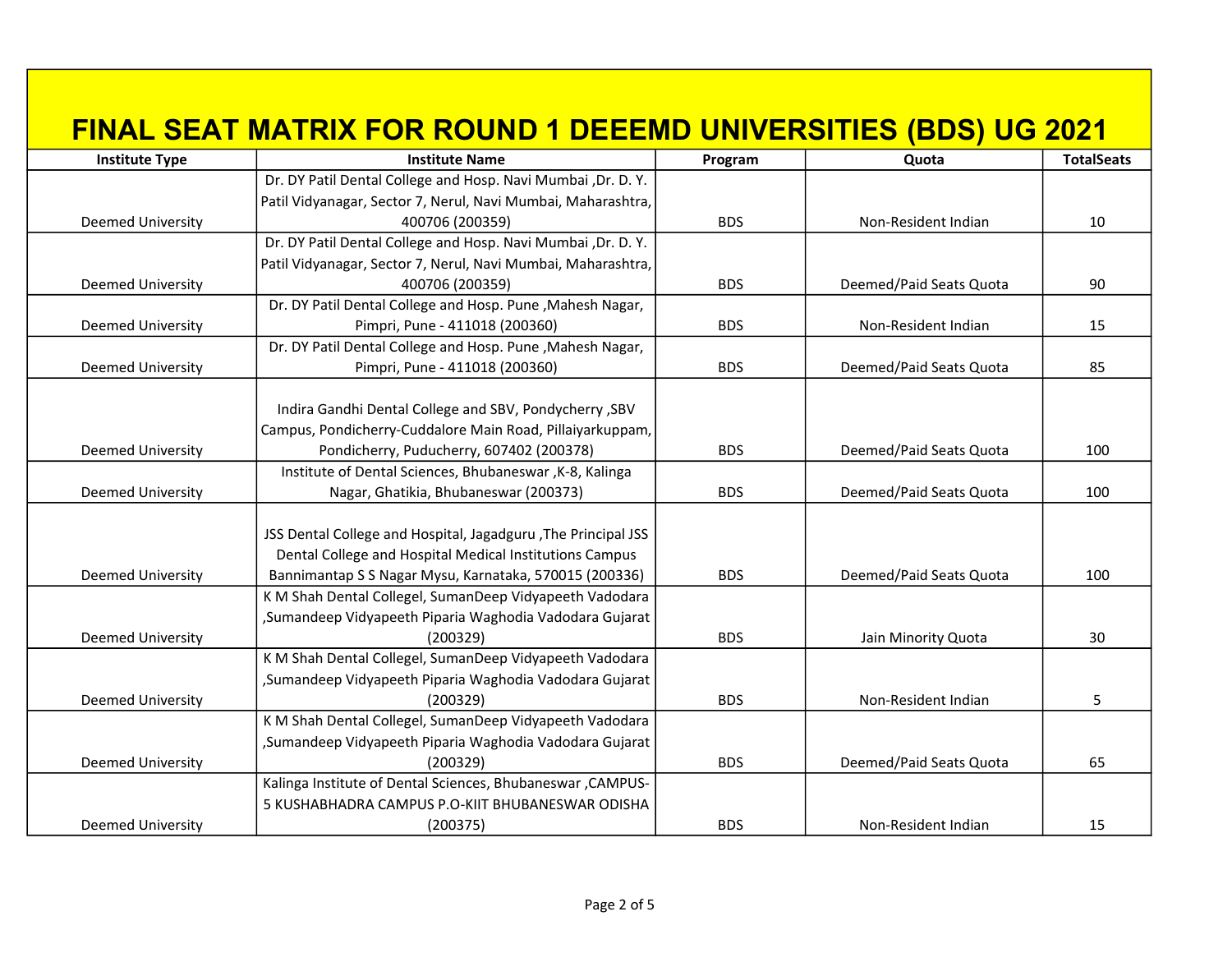| <b>Institute Type</b>    | <b>Institute Name</b>                                         | Program    | Quota                   | <b>TotalSeats</b> |
|--------------------------|---------------------------------------------------------------|------------|-------------------------|-------------------|
|                          | Kalinga Institute of Dental Sciences, Bhubaneswar, CAMPUS-    |            |                         |                   |
|                          | 5 KUSHABHADRA CAMPUS P.O-KIIT BHUBANESWAR ODISHA              |            |                         |                   |
| Deemed University        | (200375)                                                      | <b>BDS</b> | Deemed/Paid Seats Quota | 85                |
|                          | KLE VK Inst. of Dental Scie. Belagavi , KLE V.K. Institute of |            |                         |                   |
|                          | Dental Sciences, J.N. Medical College Campus, Nehru           |            |                         |                   |
| Deemed University        | Nagar, Belagavi-590010. Karn (200341)                         | <b>BDS</b> | Non-Resident Indian     | 15                |
|                          | KLE VK Inst. of Dental Scie. Belagavi , KLE V.K. Institute of |            |                         |                   |
|                          | Dental Sciences, J.N. Medical College Campus, Nehru           |            |                         |                   |
| Deemed University        | Nagar, Belagavi-590010. Karn (200341)                         | <b>BDS</b> | Deemed/Paid Seats Quota | 85                |
|                          |                                                               |            |                         |                   |
|                          | MANAV RACHNA DENTAL COLLEGE FARIDABAD, SECTOR - 43,           |            |                         |                   |
| Deemed University        | DELHI SURAJKUND ROAD FARIDABAD (200487)                       | <b>BDS</b> | Deemed/Paid Seats Quota | 100               |
|                          | Manipal College of Dental Sce., Manipal, Madhav Nagar,        |            |                         |                   |
| Deemed University        | Manipal India (200344)                                        | <b>BDS</b> | Deemed/Paid Seats Quota | 100               |
|                          | Manipal College of Dental Science, Mangalore, Light House     |            |                         |                   |
| <b>Deemed University</b> | Hill Road, Mangalore India (200345)                           | <b>BDS</b> | Deemed/Paid Seats Quota | 100               |
|                          | Meenakshi Ammal Dental College and Host., Chennai1            |            |                         |                   |
|                          | ,ALAPAKKAM MAIN ROAD MADURAVOYAL CHENNAI, Tamil               |            |                         |                   |
| <b>Deemed University</b> | Nadu, 600095 (200385)                                         | <b>BDS</b> | Non-Resident Indian     | 5                 |
|                          | Meenakshi Ammal Dental College and Host., Chennai1            |            |                         |                   |
|                          | ,ALAPAKKAM MAIN ROAD MADURAVOYAL CHENNAI, Tamil               |            |                         |                   |
| <b>Deemed University</b> | Nadu, 600095 (200385)                                         | <b>BDS</b> | Deemed/Paid Seats Quota | 95                |
|                          | MM College of Dental Scie. and Res., Mullana, M.M. COLLEGE    |            |                         |                   |
|                          | OF DENTAL SCIENCES AND RESEARCH, MULLANA, AMBALA,             |            |                         |                   |
| <b>Deemed University</b> | HARYANA (200331)                                              | <b>BDS</b> | Deemed/Paid Seats Quota | 100               |
|                          | Rural Dental College, Loni , At - Loni Tal - Rahata Dist -    |            |                         |                   |
|                          | Ahmednagar Maharashtra State, India PIN-413736 (Near          |            |                         |                   |
| Deemed University        | Shirdi) (200369)                                              | <b>BDS</b> | Non-Resident Indian     | 15                |
|                          | Rural Dental College, Loni ,At - Loni Tal - Rahata Dist -     |            |                         |                   |
|                          | Ahmednagar Maharashtra State, India PIN-413736 (Near          |            |                         |                   |
| <b>Deemed University</b> | Shirdi) (200369)                                              | <b>BDS</b> | Deemed/Paid Seats Quota | 85                |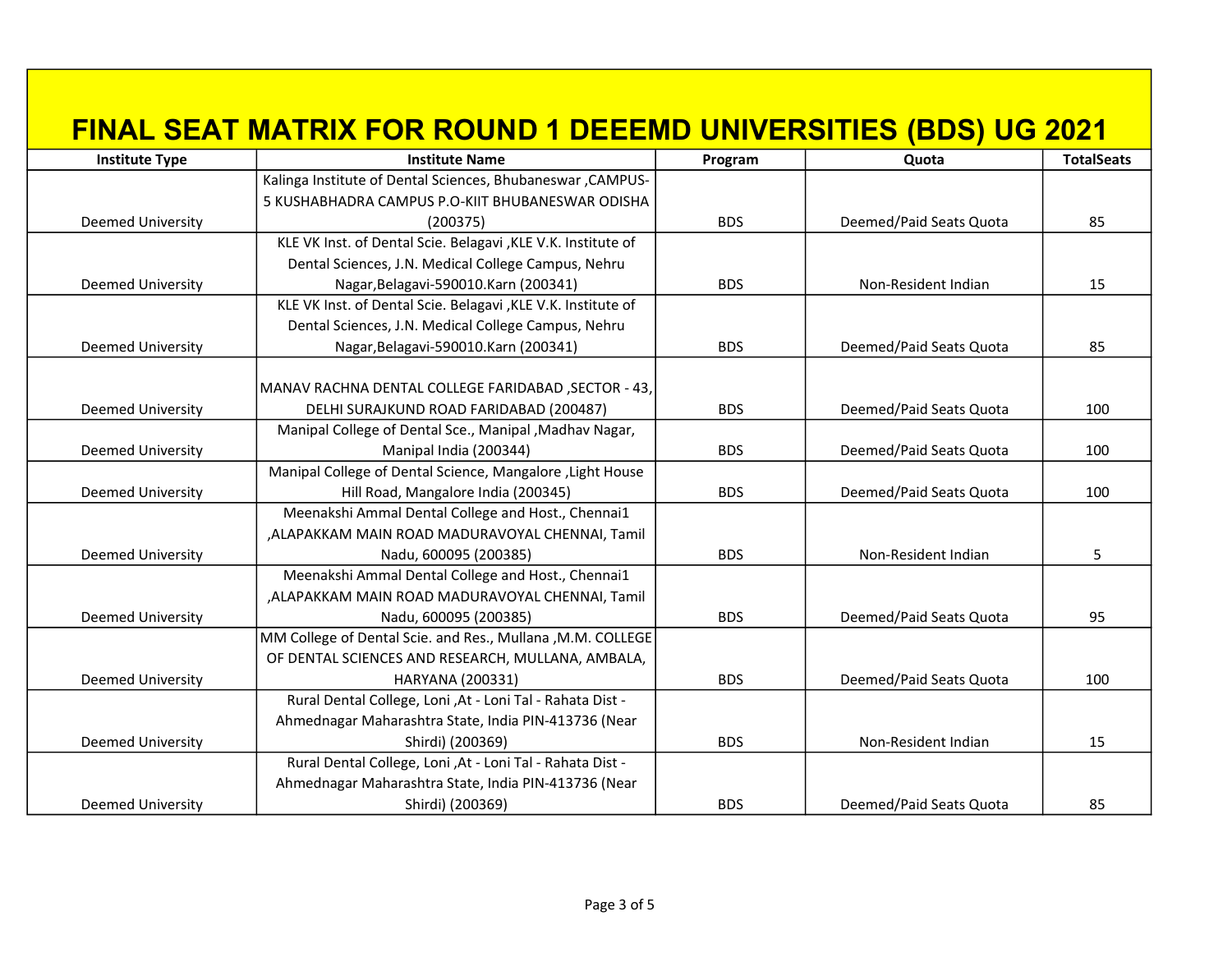| <b>Institute Type</b>    | <b>Institute Name</b>                                        | Program    | Quota                   | <b>TotalSeats</b> |
|--------------------------|--------------------------------------------------------------|------------|-------------------------|-------------------|
|                          | Santosh Dental College and Hospital, Ghaziabad, No.1,        |            |                         |                   |
|                          | Santosh Nagar, Ghaziabad, NCR Delhi, Uttar Pradesh, 201009   |            |                         |                   |
| <b>Deemed University</b> | (200407)                                                     | <b>BDS</b> | Deemed/Paid Seats Quota | 100               |
|                          | SATHYABAMA UNIV. Dental College and Hospt. Chennai           |            |                         |                   |
|                          | ,JEPPIAAR NAGAR RAJIV GANDHI SALAI, Tamil Nadu, 600119       |            |                         |                   |
| <b>Deemed University</b> | (200387)                                                     | <b>BDS</b> | Deemed/Paid Seats Quota | 100               |
|                          | Saveetha Dental College, Chennai , Saveetha Dental College   |            |                         |                   |
|                          | and Hospitals, 162, Poonamallee high road, Velapanchavadi,   |            |                         |                   |
| <b>Deemed University</b> | Chennai (200388)                                             | <b>BDS</b> | Deemed/Paid Seats Quota | 100               |
|                          |                                                              |            |                         |                   |
|                          | School of Dental Sciences and KIMSDU, Karad , KARAD, DIST    |            |                         |                   |
| <b>Deemed University</b> | SATARA (MAHARASHTRA STATE) - 415110 (200371)                 | <b>BDS</b> | Non-Resident Indian     | 15                |
|                          |                                                              |            |                         |                   |
|                          | School of Dental Sciences and KIMSDU, Karad , KARAD, DIST    |            |                         |                   |
| <b>Deemed University</b> | SATARA (MAHARASHTRA STATE) - 415110 (200371)                 | <b>BDS</b> | Deemed/Paid Seats Quota | 85                |
|                          | Sharad Pawar Dental College and Hospital, Wardha, Sawangi    |            |                         |                   |
|                          | (Meghe), Wardha, Maharashtra State, INDIA, Maharashtra,      |            |                         |                   |
| <b>Deemed University</b> | 442107 (200372)                                              | <b>BDS</b> | Deemed/Paid Seats Quota | 100               |
|                          |                                                              |            |                         |                   |
|                          | Sree Balaji Dental College and Hospital, Chennai , VELACHERY |            |                         |                   |
|                          | MAIN ROAD, NARAYANAPURAM, PALLIKARANAI, CHENNAI -            |            |                         |                   |
| <b>Deemed University</b> | 600 100, Tamil Nadu, 600100 (200392)                         | <b>BDS</b> | Deemed/Paid Seats Quota | 100               |
|                          | Sri Ramachandra Dental and Hospt., Chennai, No. 1            |            |                         |                   |
| <b>Deemed University</b> | Ramachandra Nagar, Porur, Chennai. (200395)                  | <b>BDS</b> | Deemed/Paid Seats Quota | 100               |
|                          | Sri Siddhartha DentalCollege, Tumkur, AGALAKOTE,             |            |                         |                   |
| <b>Deemed University</b> | B.H.ROAD, TUMKUR. (200348)                                   | <b>BDS</b> | Non-Resident Indian     | 6                 |
|                          | Sri Siddhartha DentalCollege, Tumkur , AGALAKOTE,            |            |                         |                   |
| <b>Deemed University</b> | B.H.ROAD, TUMKUR. (200348)                                   | <b>BDS</b> | Deemed/Paid Seats Quota | 34                |
|                          | SRM Dental College, Chennai , SRM DENTAL                     |            |                         |                   |
|                          | COLLEGE, BHARATHI SALAI, RAMAPURAM, CHENNAI, Tamil           |            |                         |                   |
| <b>Deemed University</b> | Nadu, 600089 (200397)                                        | <b>BDS</b> | Deemed/Paid Seats Quota | 100               |